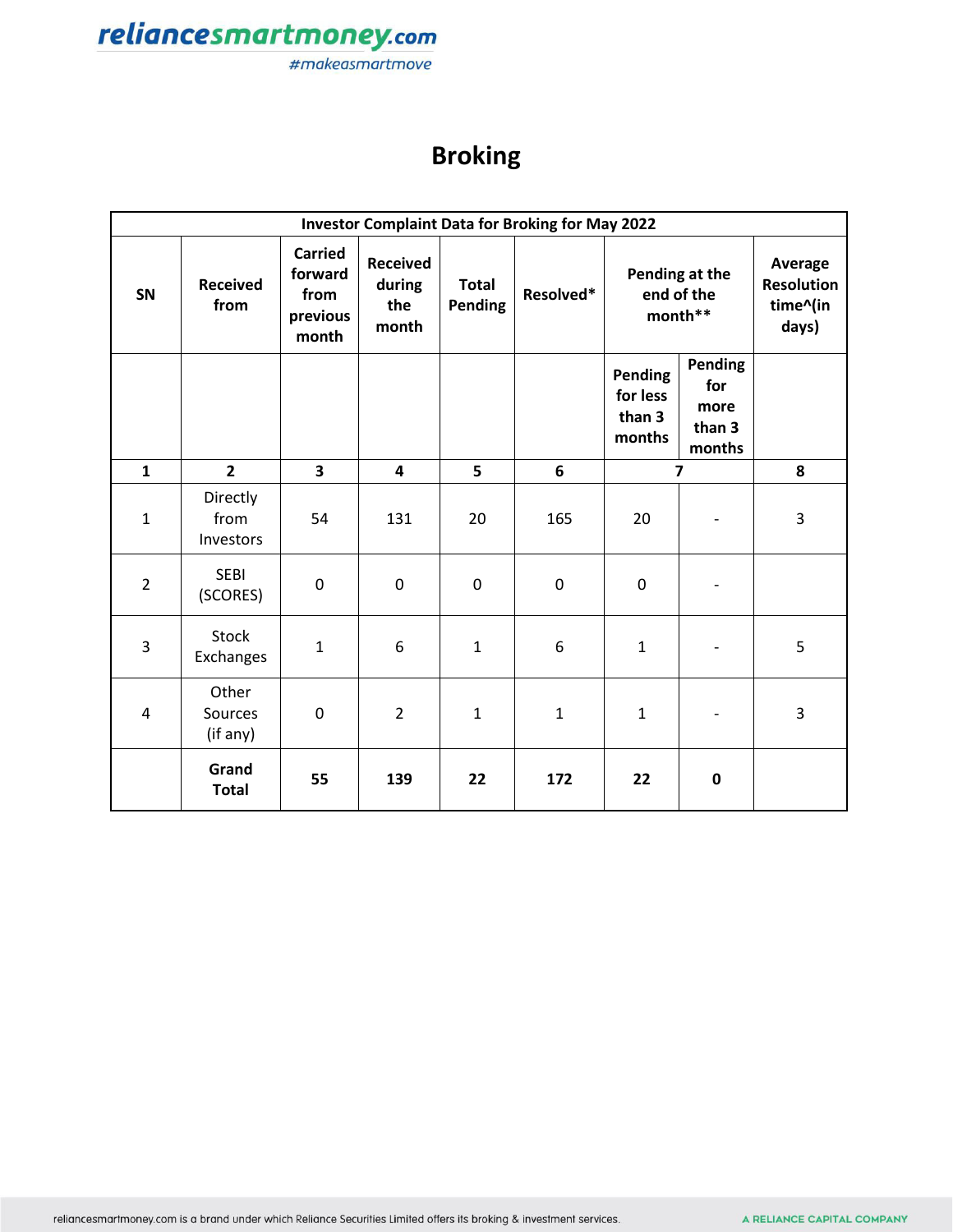|                | <b>Trend of Monthly Disposal of Complaints - Broking</b>        |    |                 |           |           |  |  |  |
|----------------|-----------------------------------------------------------------|----|-----------------|-----------|-----------|--|--|--|
| Sr<br>No       | Carried<br>forward<br><b>Month</b><br>from<br>previous<br>month |    | <b>Received</b> | Resolved* | Pending** |  |  |  |
| 1              | 2                                                               | 3  | 4               | 5         | 6         |  |  |  |
| $\mathbf{1}$   | Apr-2022                                                        | 47 | 408             | 400       | 55        |  |  |  |
| $\mathfrak{p}$ | May-<br>2022                                                    | 55 | 139             | 172       | 22        |  |  |  |

|                | Trend of annual disposal of complaints (Broking + Depository) |                                                |                                       |                                       |                                                |  |  |  |
|----------------|---------------------------------------------------------------|------------------------------------------------|---------------------------------------|---------------------------------------|------------------------------------------------|--|--|--|
| <b>SN</b>      | Year                                                          | Carried<br>forward<br>from<br>previous<br>year | <b>Received</b><br>during the<br>year | <b>Resolved</b><br>during the<br>year | <b>Pending</b><br>at the<br>end of<br>the year |  |  |  |
| 1              | 2017-18                                                       | 109                                            | 3550                                  | 3517                                  | 142                                            |  |  |  |
| $\overline{2}$ | 2018-19                                                       | 142                                            | 3014                                  | 3036                                  | 120                                            |  |  |  |
| 3              | 2019-20                                                       | 120                                            | 3483                                  | 3517                                  | 86                                             |  |  |  |
| 4              | 2020-21                                                       | 86                                             | 4636                                  | 4680                                  | 42                                             |  |  |  |
| 5              | 2021-22                                                       | 42                                             | 3625                                  | 3606                                  | 61                                             |  |  |  |
| 6              | 2022-23                                                       | 61                                             | 588                                   | 624                                   | 25                                             |  |  |  |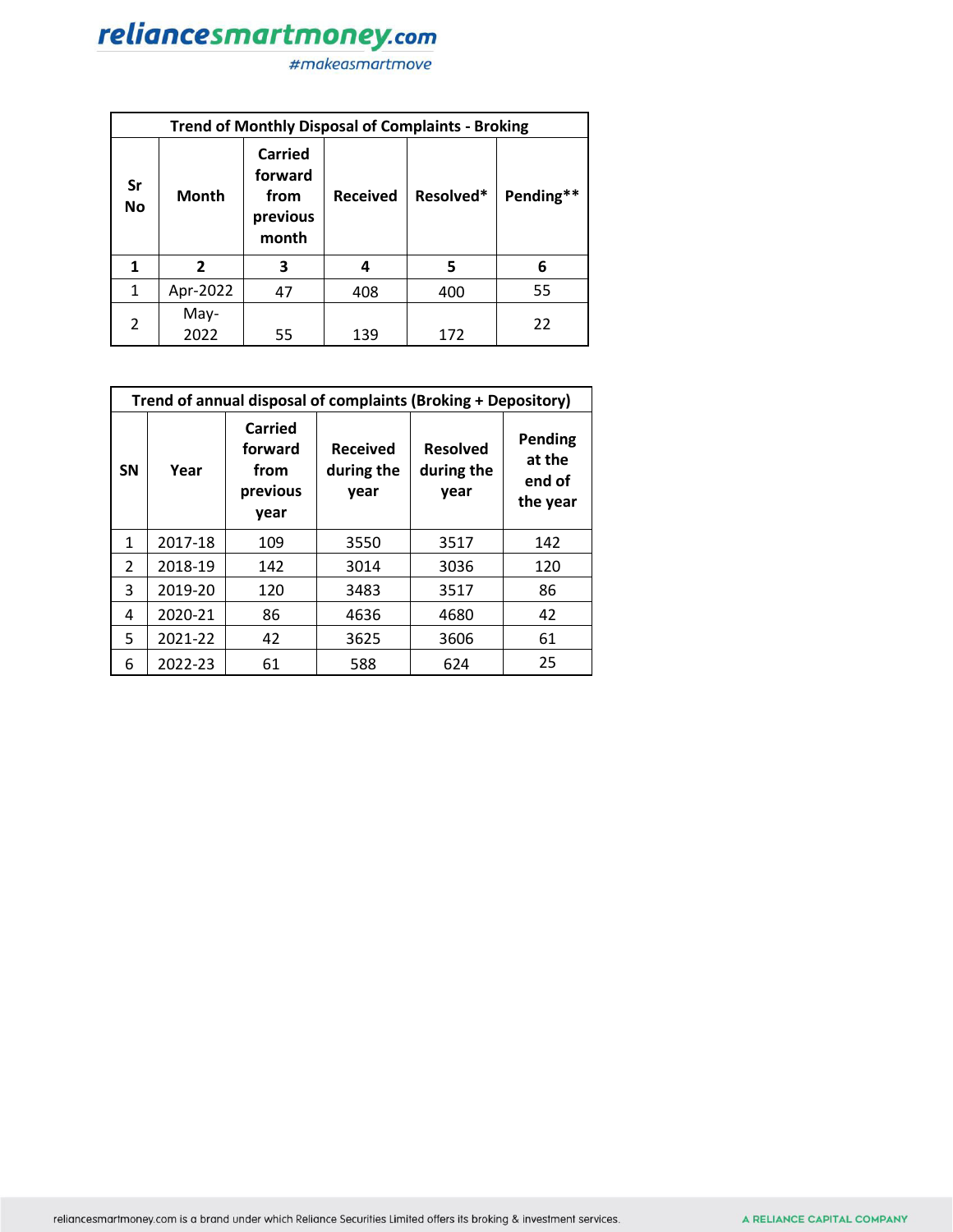

## **Depository**

|                | <b>Investor Complaint Data for Depository for May 2022</b> |                                                        |                                           |                         |           |                                         |                                            |                                                   |  |
|----------------|------------------------------------------------------------|--------------------------------------------------------|-------------------------------------------|-------------------------|-----------|-----------------------------------------|--------------------------------------------|---------------------------------------------------|--|
| SN             | <b>Received</b><br>from                                    | <b>Carried</b><br>forward<br>from<br>previous<br>month | <b>Received</b><br>during<br>the<br>month | <b>Total</b><br>Pending | Resolved* | Pending at the end<br>of the month**    |                                            | Average<br><b>Resolution</b><br>time^(in<br>days) |  |
|                |                                                            |                                                        |                                           |                         |           | Pending<br>for less<br>than 3<br>months | Pending<br>for<br>more<br>than 3<br>months |                                                   |  |
| $\mathbf{1}$   | $\overline{2}$                                             | 3                                                      | 4                                         | 5                       | 6         | $\overline{7}$                          |                                            | 8                                                 |  |
| $\mathbf{1}$   | Directly<br>from<br>Investors                              | $\overline{2}$                                         | 9                                         | $\mathbf{1}$            | 10        | $\mathbf{1}$                            |                                            | 3                                                 |  |
| $\overline{2}$ | <b>SEBI</b><br>(SCORES)                                    | $\mathbf 0$                                            | $\mathbf 0$                               | $\overline{0}$          | $\pmb{0}$ | $\mathbf 0$                             |                                            |                                                   |  |
| 3              | Stock<br>Exchanges                                         | 0                                                      | $\overline{2}$                            | $\overline{2}$          | 0         | $\overline{2}$                          |                                            | 5                                                 |  |
| 4              | Other<br>Sources (if<br>any)                               | $\mathbf{1}$                                           | $\overline{2}$                            | $\mathbf 0$             | 3         | $\mathbf 0$                             |                                            | 3                                                 |  |
|                | <b>Grand Total</b>                                         | 3                                                      | 13                                        | 3                       | 13        | 3                                       | 0                                          |                                                   |  |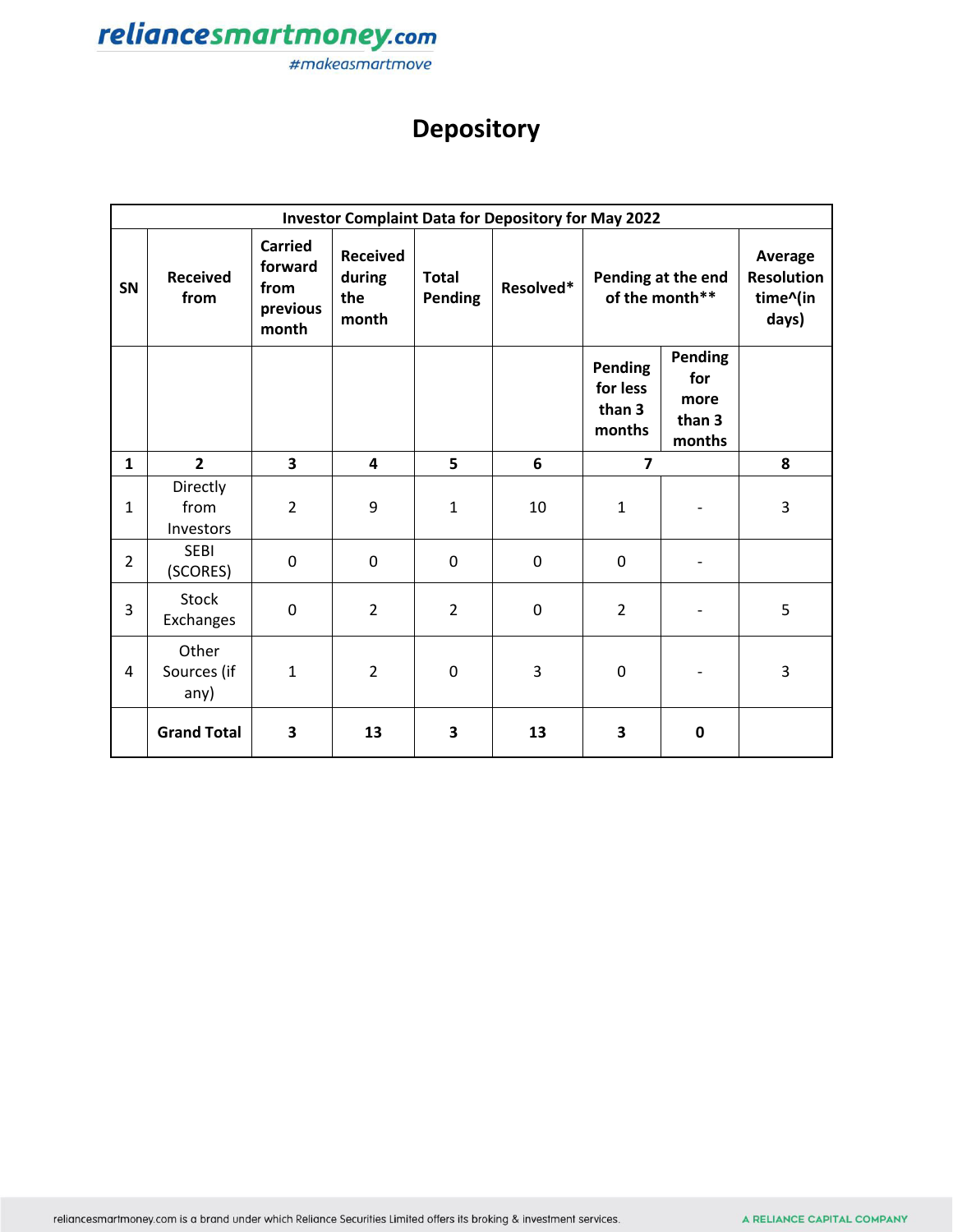| <b>Trend of Monthly Disposal of Complaints - Depository</b> |          |    |                                                                           |    |           |  |  |
|-------------------------------------------------------------|----------|----|---------------------------------------------------------------------------|----|-----------|--|--|
| <b>Sr No</b>                                                | Month    |    | <b>Carried</b><br>forward<br><b>Received</b><br>from<br>previous<br>month |    | Pending** |  |  |
|                                                             | 2        | З  | 4                                                                         | 5  | 6         |  |  |
| 1                                                           | Apr-2022 | 14 | 28                                                                        | 39 | 3         |  |  |
|                                                             | May-2022 | ੨  | 13                                                                        | 13 | 3         |  |  |

|                | Trend of annual disposal of complaints (Broking + Depository) |                                                |                                       |                                       |                                                |  |  |  |
|----------------|---------------------------------------------------------------|------------------------------------------------|---------------------------------------|---------------------------------------|------------------------------------------------|--|--|--|
| <b>SN</b>      | Year                                                          | Carried<br>forward<br>from<br>previous<br>year | <b>Received</b><br>during the<br>year | <b>Resolved</b><br>during the<br>year | <b>Pending</b><br>at the end<br>of the<br>year |  |  |  |
| $\mathbf{1}$   | 2017-18                                                       | 109                                            | 3550                                  | 3517                                  | 142                                            |  |  |  |
| $\overline{2}$ | 2018-19                                                       | 142                                            | 3014                                  | 3036                                  | 120                                            |  |  |  |
| 3              | 2019-20                                                       | 120                                            | 3483                                  | 3517                                  | 86                                             |  |  |  |
| 4              | 2020-21                                                       | 86                                             | 4636                                  | 4680                                  | 42                                             |  |  |  |
| 5.             | 2021-22                                                       | 42                                             | 3625                                  | 3606                                  | 61                                             |  |  |  |
| 6              | 2022-23                                                       | 61                                             | 588                                   | 624                                   | 25                                             |  |  |  |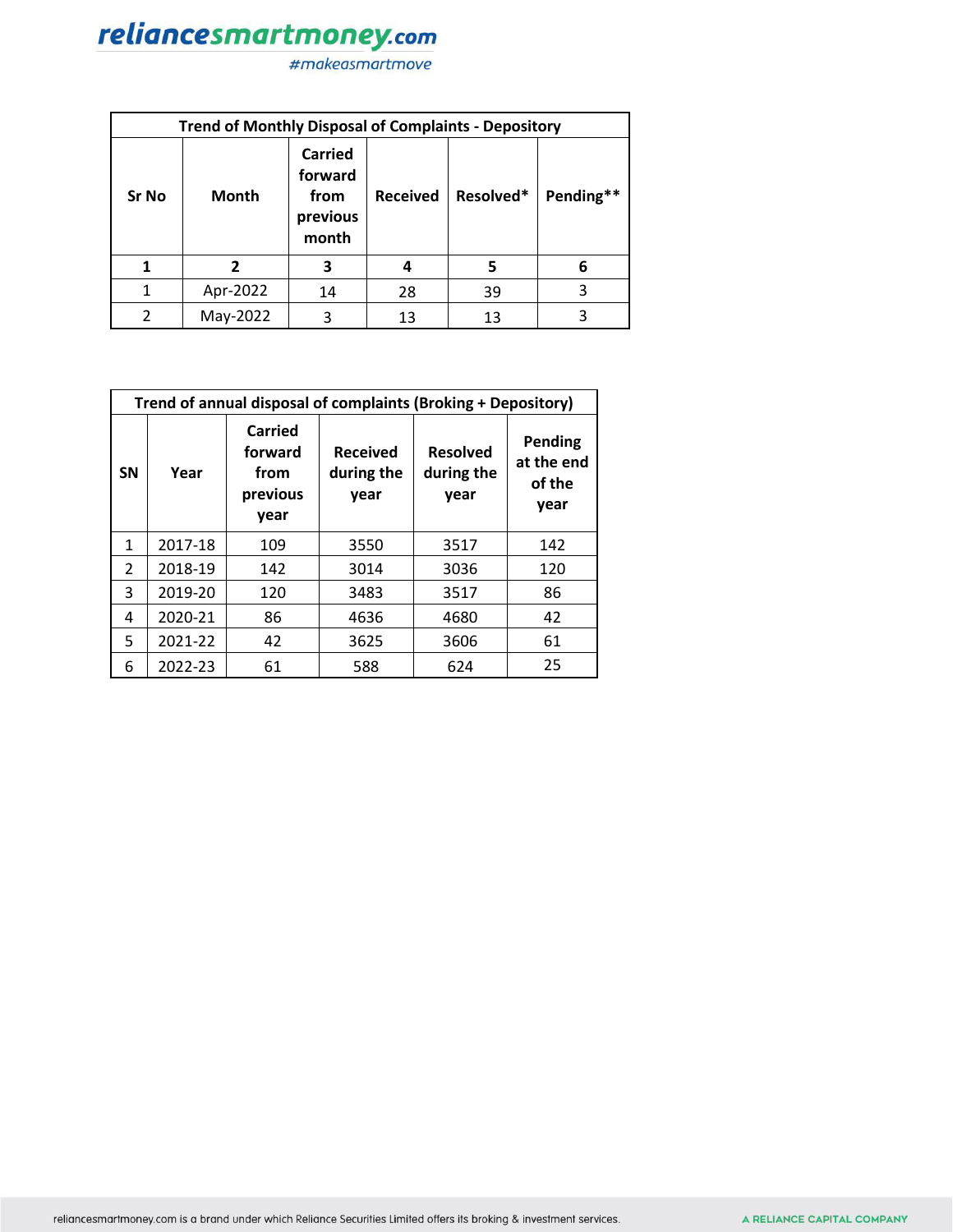

## **Investment Advisory (BAS)**

|                | Investor Complaint Data for Investment Advisory (BAS) for May 2022 |                                                        |                                           |                                |           |                                         |                                                   |     |  |
|----------------|--------------------------------------------------------------------|--------------------------------------------------------|-------------------------------------------|--------------------------------|-----------|-----------------------------------------|---------------------------------------------------|-----|--|
| SN             | <b>Received from</b>                                               | <b>Carried</b><br>forward<br>from<br>previous<br>month | <b>Received</b><br>during<br>the<br>month | <b>Total</b><br><b>Pending</b> | Resolved* | Pending at the end<br>of the month**    | Average<br><b>Resolution</b><br>time^(in<br>days) |     |  |
|                |                                                                    |                                                        |                                           |                                |           | Pending<br>for less<br>than 3<br>months | <b>Pending</b><br>for<br>more<br>than 3<br>months |     |  |
| 1              | 2                                                                  | 3                                                      | 4                                         | 5                              | 6         | 7                                       |                                                   | 8   |  |
| 1              | Directly from Investors                                            | Nil                                                    | Nil                                       | Nil                            | Nil       | Nil                                     | Nil                                               | Nil |  |
| $\overline{2}$ | SEBI (SCORES)                                                      | Nil                                                    | Nil                                       | Nil                            | Nil       | Nil                                     | Nil                                               | Nil |  |
| 3              | <b>Stock Exchanges</b>                                             | Nil                                                    | Nil                                       | Nil                            | Nil       | Nil                                     | Nil                                               | Nil |  |
| 4              | Other Sources (if any)                                             | Nil                                                    | Nil                                       | Nil                            | Nil       | Nil                                     | Nil                                               | Nil |  |
|                | <b>Grand Total</b>                                                 | 0                                                      | 0                                         | $\mathbf{0}$                   | $\Omega$  | 0                                       | 0                                                 | 0   |  |

|                | Trend of Monthly Disposal of Complaints - Investment Advisory (BAS) |                                                        |                 |           |           |  |  |  |
|----------------|---------------------------------------------------------------------|--------------------------------------------------------|-----------------|-----------|-----------|--|--|--|
| Sr No          | <b>Month</b>                                                        | <b>Carried</b><br>forward<br>from<br>previous<br>month | <b>Received</b> | Resolved* | Pending** |  |  |  |
| 1              | 2                                                                   | 3                                                      | 4               | 5         | 6         |  |  |  |
| $\mathbf{1}$   | Apr-2022                                                            | Nil                                                    | Nil             | Nil       | Nil       |  |  |  |
| $\mathfrak{p}$ | May-2022                                                            | Nil                                                    | Nil             | Nil       | Nil       |  |  |  |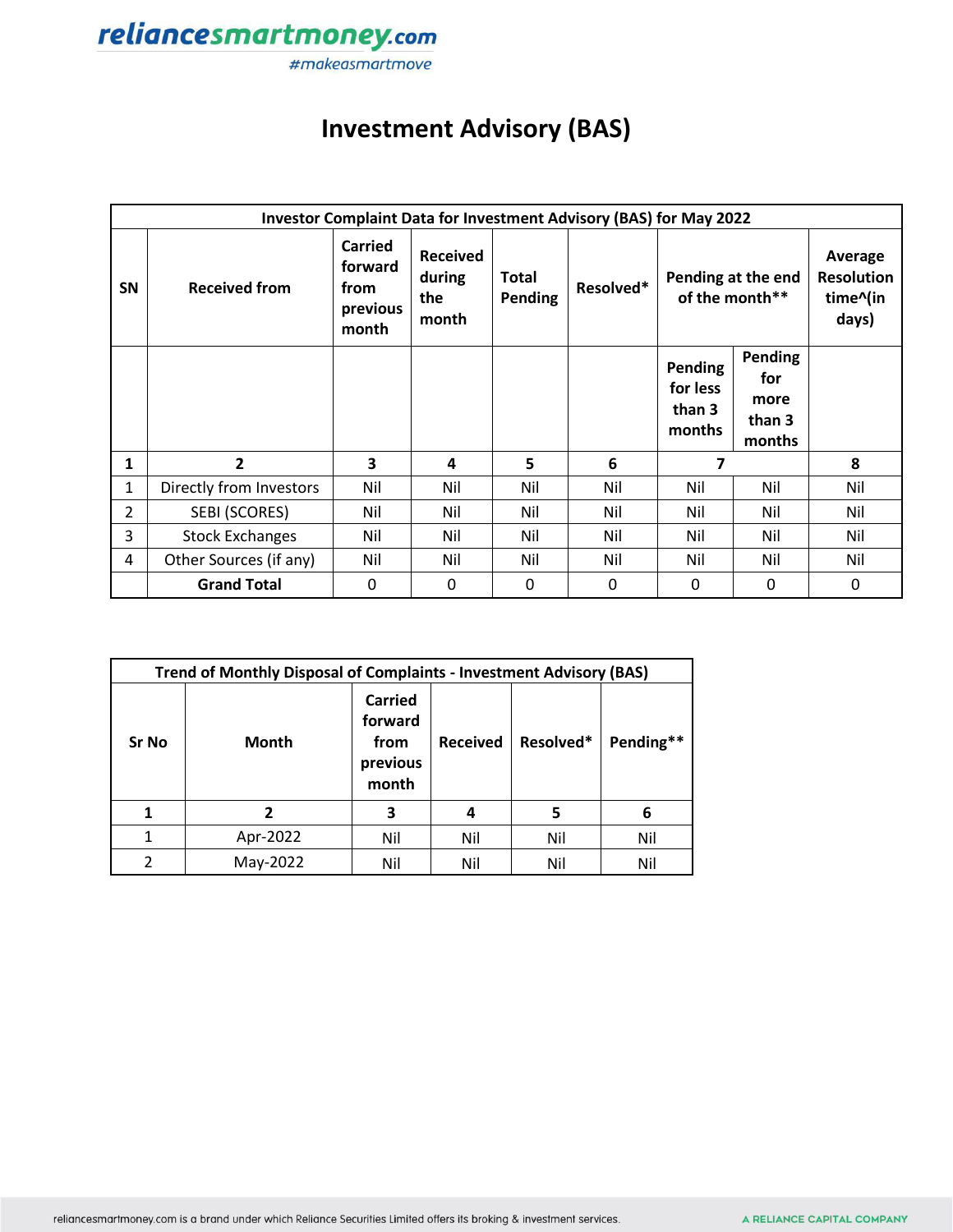|               | <b>Trend of Annual Disposal of Complaints - Investment Advisory (BAS)</b> |                                                |                                       |                                       |                                      |  |  |  |
|---------------|---------------------------------------------------------------------------|------------------------------------------------|---------------------------------------|---------------------------------------|--------------------------------------|--|--|--|
| <b>SN</b>     | Year                                                                      | Carried<br>forward<br>from<br>previous<br>year | <b>Received</b><br>during the<br>year | <b>Resolved</b><br>during the<br>year | Pending at<br>the end of<br>the year |  |  |  |
| $\mathbf{1}$  | 2017-18                                                                   | Nil                                            | Nil                                   | Nil                                   | Nil                                  |  |  |  |
| $\mathcal{P}$ | 2018-19                                                                   | Nil                                            | Nil                                   | Nil                                   | Nil                                  |  |  |  |
| 3             | 2019-20                                                                   | Nil                                            | Nil                                   | Nil                                   | Nil                                  |  |  |  |
| 4             | 2020-21                                                                   | Nil                                            | Nil                                   | Nil                                   | Nil                                  |  |  |  |
| 5             | 2021-22                                                                   | Nil                                            | 1                                     | 1                                     | Nil                                  |  |  |  |
| 6             | 2022-23                                                                   | Nil                                            | Nil                                   | Nil                                   | Nil                                  |  |  |  |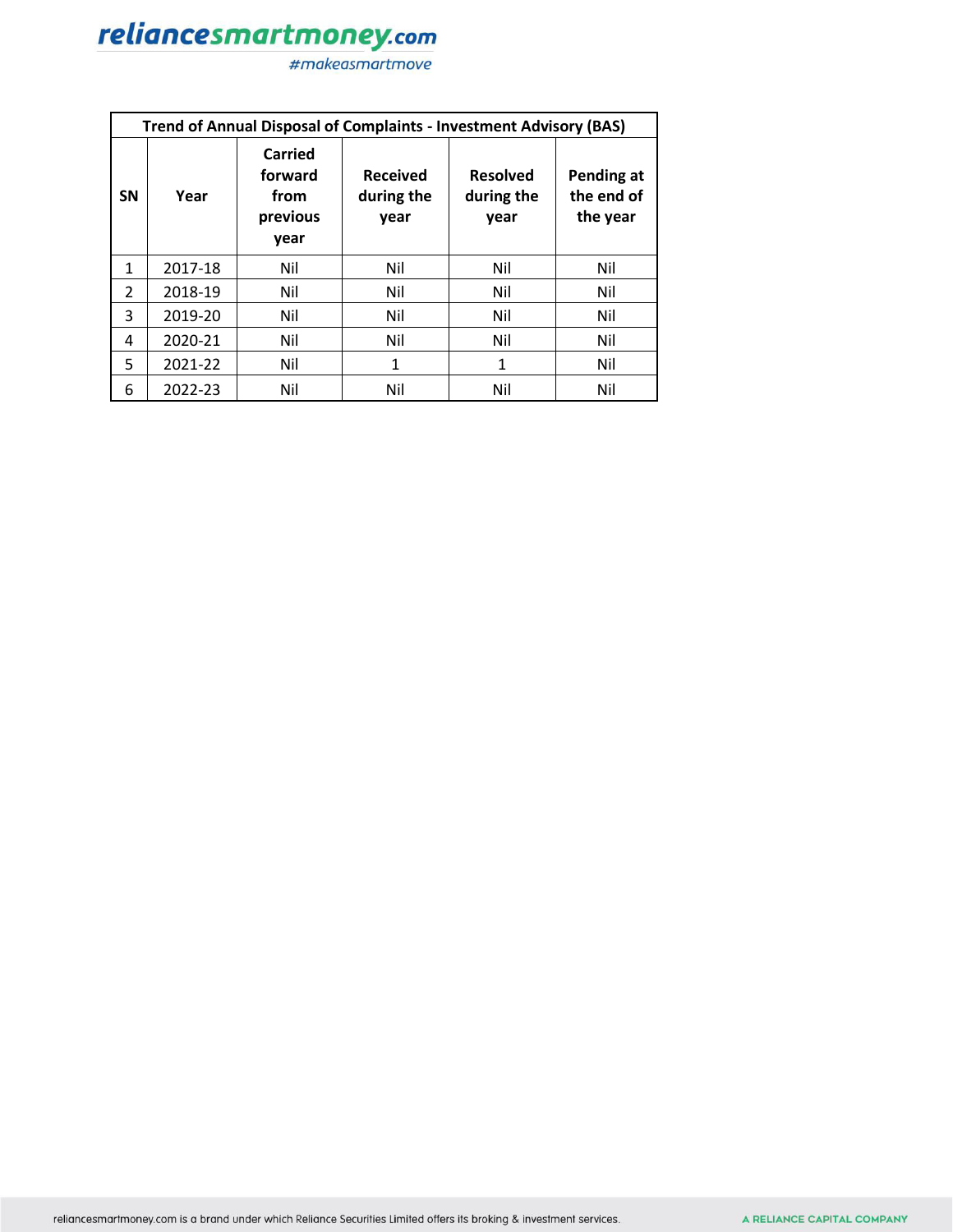

### **Research**

|                | <b>Investor Complaint Data for Research for May 2022</b> |                                                        |                                           |                                |           |                                         |                                                   |                                                   |  |
|----------------|----------------------------------------------------------|--------------------------------------------------------|-------------------------------------------|--------------------------------|-----------|-----------------------------------------|---------------------------------------------------|---------------------------------------------------|--|
| <b>SN</b>      | <b>Received from</b>                                     | <b>Carried</b><br>forward<br>from<br>previous<br>month | <b>Received</b><br>during<br>the<br>month | <b>Total</b><br><b>Pending</b> | Resolved* | Pending at the end<br>of the month**    |                                                   | Average<br><b>Resolution</b><br>time^(in<br>days) |  |
|                |                                                          |                                                        |                                           |                                |           | Pending<br>for less<br>than 3<br>months | <b>Pending</b><br>for<br>more<br>than 3<br>months |                                                   |  |
| 1              | $\overline{2}$                                           | 3                                                      | 4                                         | 5                              | 6         | 7                                       |                                                   | 8                                                 |  |
| $\mathbf{1}$   | Directly from Investors                                  | Nil                                                    | Nil                                       | Nil                            | Nil       | Nil                                     | Nil                                               | Nil                                               |  |
| $\overline{2}$ | SEBI (SCORES)                                            | Nil                                                    | Nil                                       | Nil                            | Nil       | Nil                                     | Nil                                               | Nil                                               |  |
| 3              | <b>Stock Exchanges</b>                                   | Nil                                                    | Nil                                       | Nil                            | Nil       | Nil                                     | Nil                                               | Nil                                               |  |
| 4              | Other Sources (if any)                                   | Nil                                                    | Nil                                       | Nil                            | Nil       | Nil                                     | Nil                                               | Nil                                               |  |
|                | <b>Grand Total</b>                                       | Nil                                                    | Nil                                       | Nil                            | Nil       | Nil                                     | Nil                                               | Nil                                               |  |

| <b>Trend of Monthly Disposal of Complaints - Research</b> |              |                                                        |                 |           |           |  |  |
|-----------------------------------------------------------|--------------|--------------------------------------------------------|-----------------|-----------|-----------|--|--|
| Sr No                                                     | <b>Month</b> | <b>Carried</b><br>forward<br>from<br>previous<br>month | <b>Received</b> | Resolved* | Pending** |  |  |
| 1                                                         | 2            | 3                                                      | 4               | 5         | 6         |  |  |
| 1                                                         | Apr-2022     | Nil                                                    | Nil             | Nil       | Nil       |  |  |
| 1                                                         | May-2022     | Nil                                                    | Nil             | Nil       | Nil       |  |  |